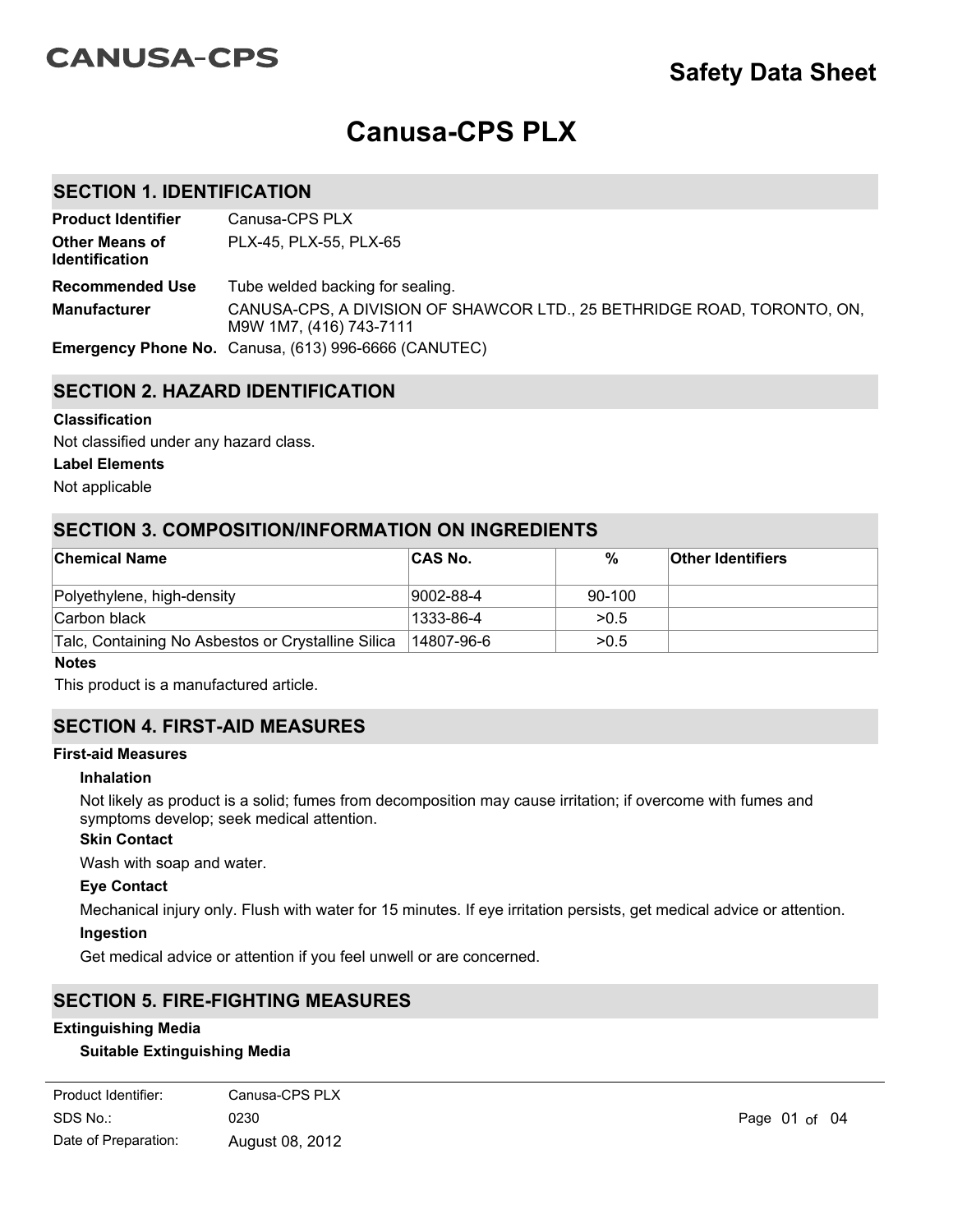Dry chemical powder, carbon dioxide, general purpose synthetic foams (including AFFF type), protein foams or alcohol resistant foam, water spray or fog may be used.

## **Specific Hazards Arising from the Product**

Polyethylene (PE) can be pyrolyzed and/or burn readily under the right conditions of heat and oxygen supply, and generate large amounts of dense black smoke.

During a fire, PE may decompose by thermal decomposition or combustion to form irritating smoke and toxic and/or flammable gases and fumes, such as carbon monoxide, carbon dioxide, ethylene, ethane, other saturated and unsaturated hydrocarbons, formic acid, acrylic acid, formaldehyde and acrolein.

#### **Special Protective Equipment and Precautions for Fire-fighters**

HDPE can burn if strongly heated and form irritating smoke and toxic and/or flammable gases. Evacuate area and fight fire from a safe distance or protected location. Approach fire from upwind to avoid hazardous and toxic decomposition products.

If possible, isolate materials not yet involved in the fire. Otherwise, fire-exposed materials should be cooled by application of hose streams. Application should begin as soon as possible and should concentrate on any unwetted portions. For a massive fire in a large area, use unmanned hose holder or monitor nozzles. If this is not possible, withdraw from fire area and allow fire to burn.

If applicable, avoid generating dust to minimize risk of explosion.

# **SECTION 6. ACCIDENTAL RELEASE MEASURES**

#### **Personal Precautions, Protective Equipment, and Emergency Procedures**

No special precautions are necessary.

#### **Environmental Precautions**

It is good practice to prevent releases into the environment.

#### **Methods and Materials for Containment and Cleaning Up**

Sweep or shovel into a container for reuse or disposal. Dispose of in compliance with applicable legislation.

# **SECTION 7. HANDLING AND STORAGE**

## **SECTION 8. EXPOSURE CONTROLS/PERSONAL PROTECTION**

## **Control Parameters**

|                                                       | <b>ACGIH TLV®</b>          |             | <b>OSHA PEL</b>            |         | <b>AIHA WEEL</b> |            |
|-------------------------------------------------------|----------------------------|-------------|----------------------------|---------|------------------|------------|
| ∣Chemical Name                                        | <b>TWA</b>                 | <b>STEL</b> | <b>TWA</b>                 | Ceiling | 8-hr TWA         | <b>TWA</b> |
| Polyethylene, high-density                            | <b>Not</b><br>lestablished |             | <b>Not</b><br>lestablished |         |                  |            |
| Carbon black                                          | $3 \text{ mg/m}$ 3 A3      |             | <b>Not</b><br>established  |         |                  |            |
| Talc, Containing No Asbestos or<br>Crystalline Silica | 2 mg/m3 A4                 |             | $2 \text{ mg/m}$ 3         |         |                  |            |

# **SECTION 9. PHYSICAL AND CHEMICAL PROPERTIES**

| <b>Basic Physical and Chemical Properties</b> |                      |  |  |  |
|-----------------------------------------------|----------------------|--|--|--|
| <b>Melting Point/Freezing Point</b>           | $>$ 150 °C (melting) |  |  |  |
| <b>Flash Point</b>                            | $260 \degree C$      |  |  |  |
| <b>Other Information</b>                      |                      |  |  |  |
| <b>Physical State</b>                         | Solid                |  |  |  |

# **SECTION 10. STABILITY AND REACTIVITY**

| Product Identifier:  | Canusa-CPS PLX  |
|----------------------|-----------------|
| SDS No.:             | 0230            |
| Date of Preparation: | August 08, 2012 |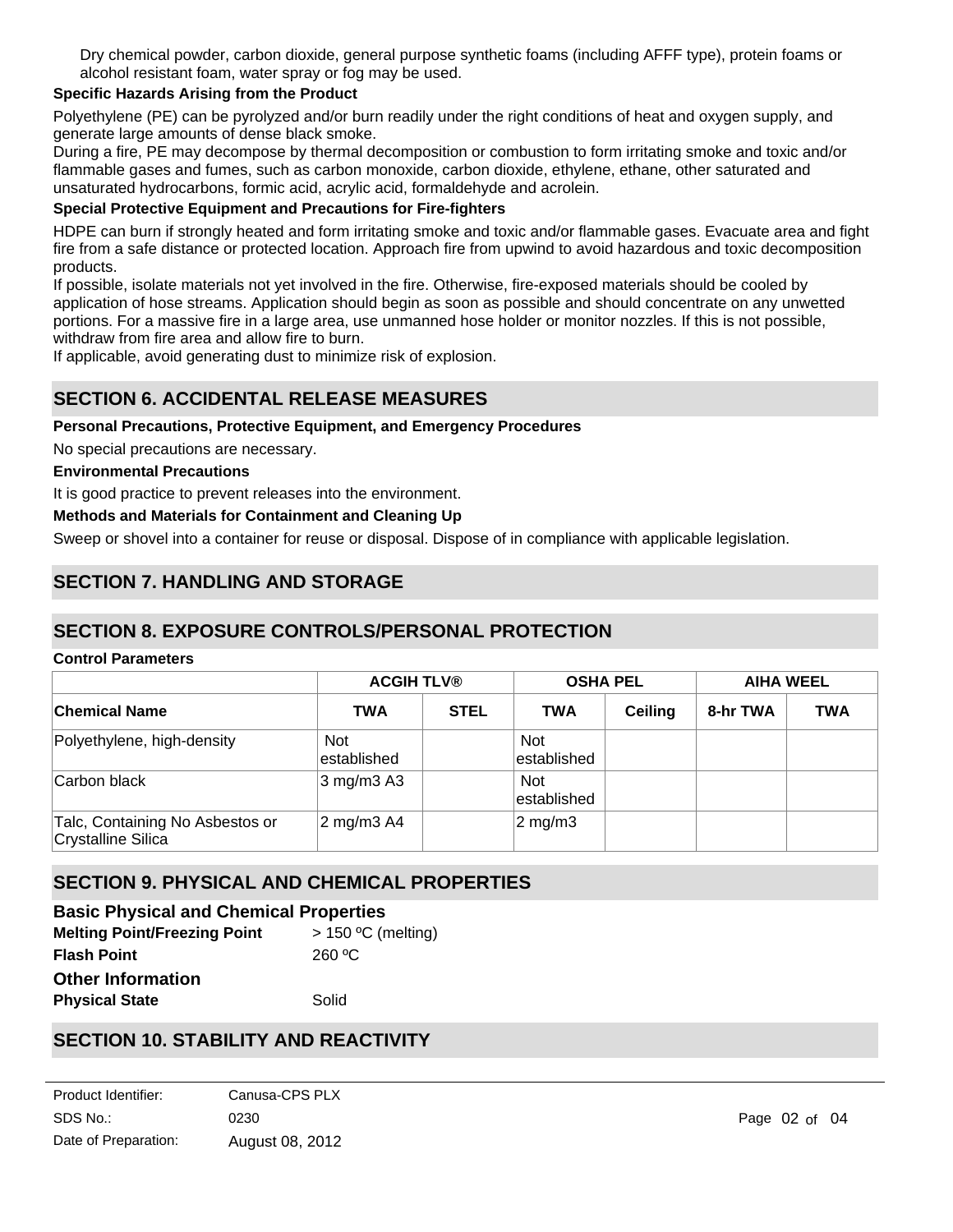#### **Chemical Stability**

Normally stable.

**Conditions to Avoid**

Temperatures above 235 ºC

#### **Incompatible Materials**

STRONG OXIDIZING AGENTS (e.g. perchloric acid, nitric acid or chlorine) - may decompose HDPE. FLUORINE (gaseous or liquid fluorine-oxygen mixtures (50-100% F) - may burn or react violently. SULFURIC ACID and NITRIC ACID (fuming or concentrated) - can decompose polyethylene at 100-150 deg C.

# **SECTION 11. TOXICOLOGICAL INFORMATION**

#### **Acute Toxicity**

| <b>Chemical Name</b>       | <b>LC50</b>                     | LD50 (oral)          | LD50 (dermal) |
|----------------------------|---------------------------------|----------------------|---------------|
| Polyethylene, high-density |                                 | $>$ 2000 mg/kg (rat) |               |
| Carbon black               | 6750 mg/m3 (4-hour<br>exposure) |                      |               |

#### **Skin Corrosion/Irritation**

May cause irritation.

## **Serious Eye Damage/Irritation**

Mechanical irritation is possible.

## **STOT (Specific Target Organ Toxicity) - Single Exposure**

#### **Inhalation**

Not likely to be a problem due to physical form; mechanical suffocation possible. May cause irritation during overheating.

#### **Ingestion**

(Polyethylene, high-density) no harmful effects were observed in rats following one-time administration of 7950 mg/kg PE homopolymer (Marlex 50, form unspecified) (probably low-density PE). Similarly, no harmful effects were observed following one-time administration of 2500 mg/kg unstabilized and stabilized high-density PE in powdered form.(.

#### **Respiratory and/or Skin Sensitization**

Sensitization may occur with prolonged and repeated skin contact.

#### **Carcinogenicity**

| <b>Chemical Name</b>                                          | <b>IARC</b> | <b>ACGIH®</b>  | <b>NTP</b> | <b>OSHA</b> |
|---------------------------------------------------------------|-------------|----------------|------------|-------------|
| Polyethylene, high-density                                    | Not Listed  | Not designated | Not Listed | Not Listed  |
| Carbon black                                                  | Group 2B    | lA3            | Not Listed | Not Listed  |
| Talc, Containing No Asbestos Group 1<br>or Crystalline Silica |             | ΙA1            | Not Listed | Not Listed  |

All components are completely encapsulated in the product, and are not likely to present a health hazard.

## **Reproductive Toxicity**

## **Sexual Function and Fertility**

Not known to cause effects on sexual function or fertility.

## **Germ Cell Mutagenicity**

Not known to be a mutagen.

# **SECTION 12. ECOLOGICAL INFORMATION**

#### **Ecotoxicity**

| Product Identifier:  | Canusa-CPS PLX  |
|----------------------|-----------------|
| SDS No.:             | 0230            |
| Date of Preparation: | August 08, 2012 |